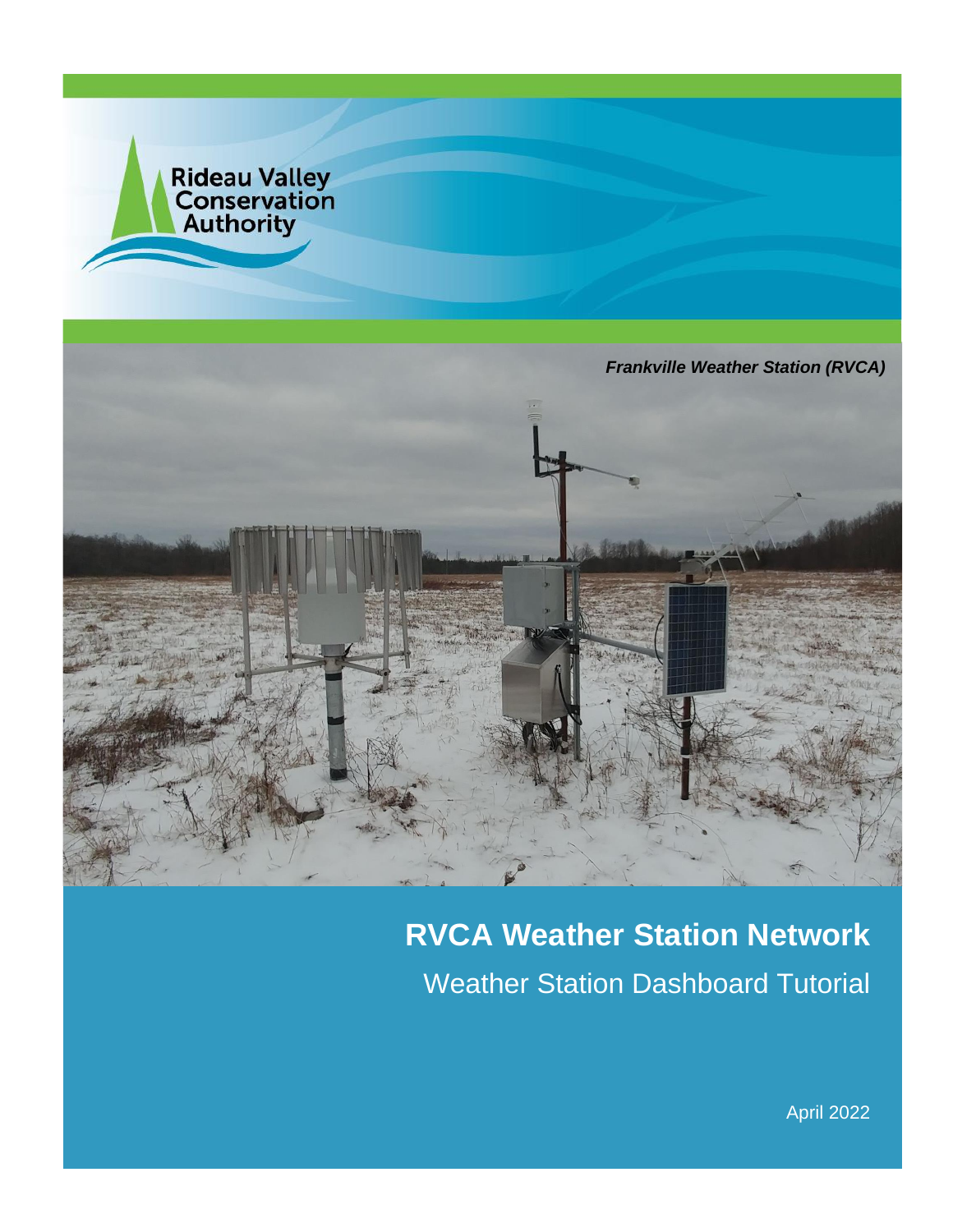# **General Description & Device Compatibility**

The Weather Station Dashboard is a set of tools used for reviewing real-time (hourly) and daily summarized data at select RVCA weather monitoring stations. These stations measure:

- Air Temperature [\*TA] (Degrees Celsius)
- Dew Point Temperature [\*TD] (Degrees Celsius)
- Relative Humidity [\*RH] (Percent Saturation)
- Station Air Pressure [\*PA] (kilopascals)
- Incoming Shortwave Solar Radiation [\*RW] (Watts per meter squared)
- Precipitation [\*PP] (millimeters)
- Average Wind Speed [\*WS] (kilometers per hour)

\* In some instances, short-hand annotation is used to describe parameter names and are noted above (ie. TA = Temperature, Air).

Additional calculated/summarized parameters include:

- Change in Air Pressure over the last 24 hours [Δ24HR PA] (+/- kilopascals)
- Moving total precipitation accumulation over the last 24 hours [24HR PP] (millimeters)
- Daily Air Temperature Max, Min and Mean (Degrees Celsius)
- Total Daily Precipitation (millimeters)
- Moving Total 30-Day and 90-Day Precipitation (millimeters)

The Dashboard is comprised of a variety of modules (charts, tables and gauges) that illustrate both the current conditions as well as weather trends over the last 30-days. All data presented from these stations are represented in local standard time (EST; GMT-5:00), and do not reflect adjustment for daylight savings.

*These tools were designed primarily for desktop use and have not been optimized for mobile devices. If mobile use is desired, the modules (described below) can be loaded out independently in a more mobile friendly format.*

#### **1.0 Data Modules**



#### **1.1) Air Temperature, Dew Point & Relative Humidity (Interactive Chart)**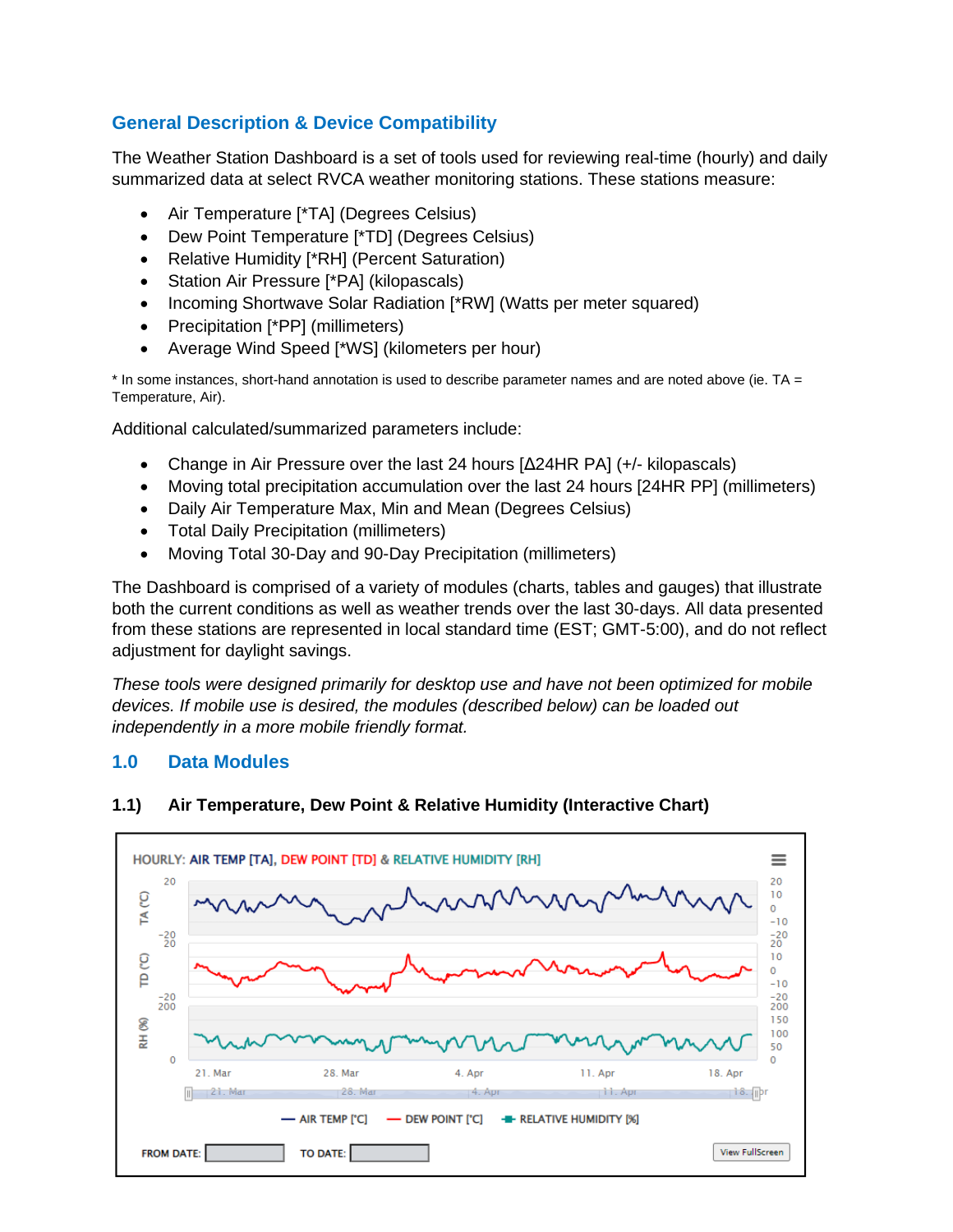The Air Temperature, Dew Point & Relative Humidity chart displays the hourly values over the last 30 days. Data values can be reviewed by hovering the cursor over the desired range (see below):



Given that this data has been scaled down to a relatively small size, it is recommended to load the chart out to "FullScreen" via the button at the bottom right (View FullScreen) or within the Bar Icon menu (**≡**) if greater resolution is required.

Each time series (ie. Air Temp, Dew Point & Relative Humidity) can be toggled on or off by clicking on the series legend elements below the chart (see below)

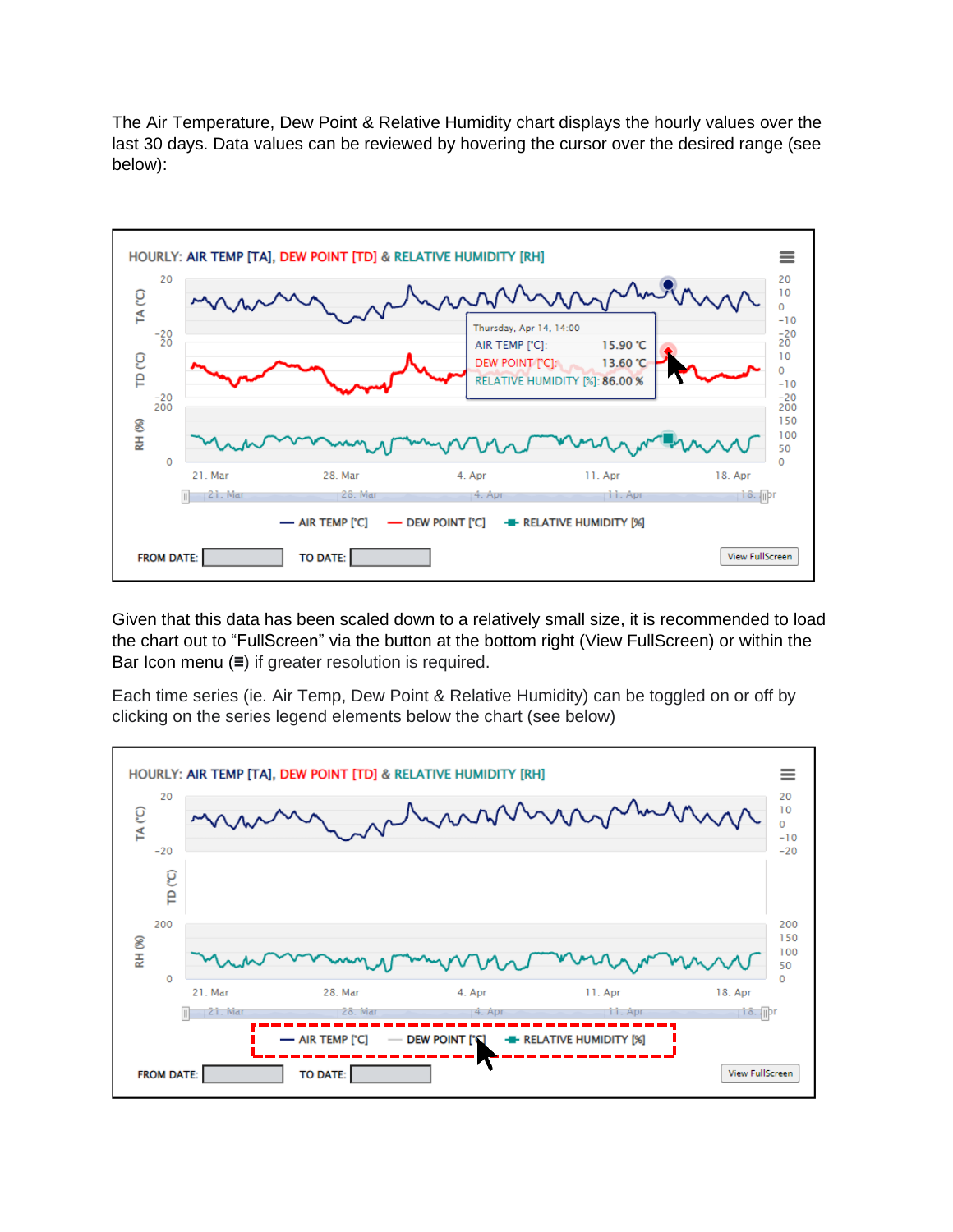The data range may be adjusted in one of two ways:

a) Navigator ScrollBar

Within the loaded data range, the scrollbar below the plot area can be moved to focus in on a select range. This is accomplished by dragging the scrollbar blocks to the start/end of your desired range (see below):



b) "From Date" & "To Date" Selectors

A custom time range can be selected via the "From Date" & "To Date" selectors. This range can be specified manually (ie. Format: YYYY-MM-DD) or may be selected from the pop-up menu (made available when the text field is clicked; see below):

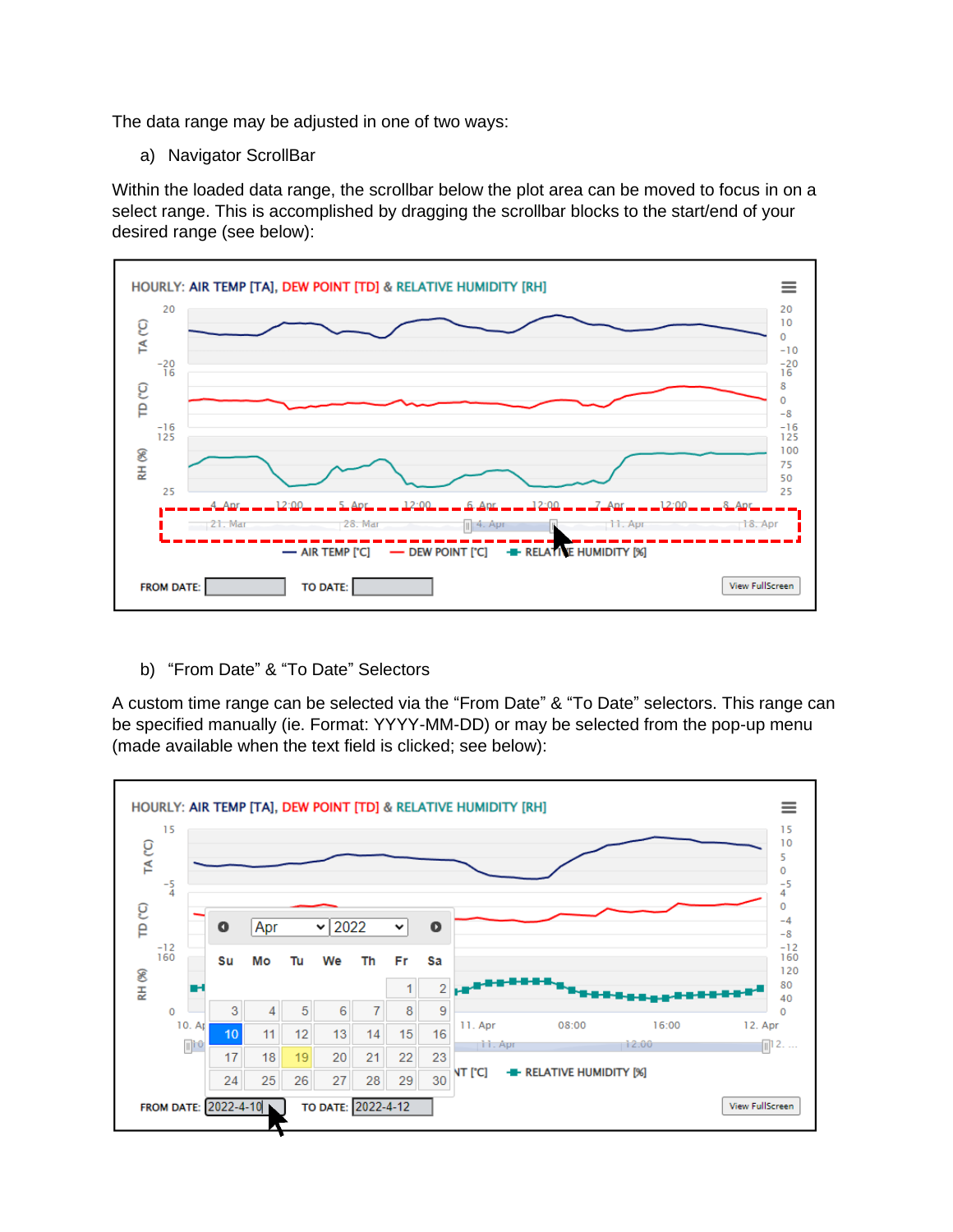Data from these charts can be exported or printed in a variety of formats via the Bar Icon in the top right of the chart area (see below). Print formats include: PNG, JPEG, PDF and SVG. Export formats include: CSV & XLS.



#### **1.2) Station Pressure, Solar Radiation & Daily Precipitation (Interactive Chart)**



The Station Pressure, Solar Radiation & Daily Precipitation chart permits for the same functions as described above (ie. 1.1 Air Temperature, Dew Point & Relative Humidity Chart). The Station Pressure & Solar Radiation are displayed as hourly measured values. Alternatively, the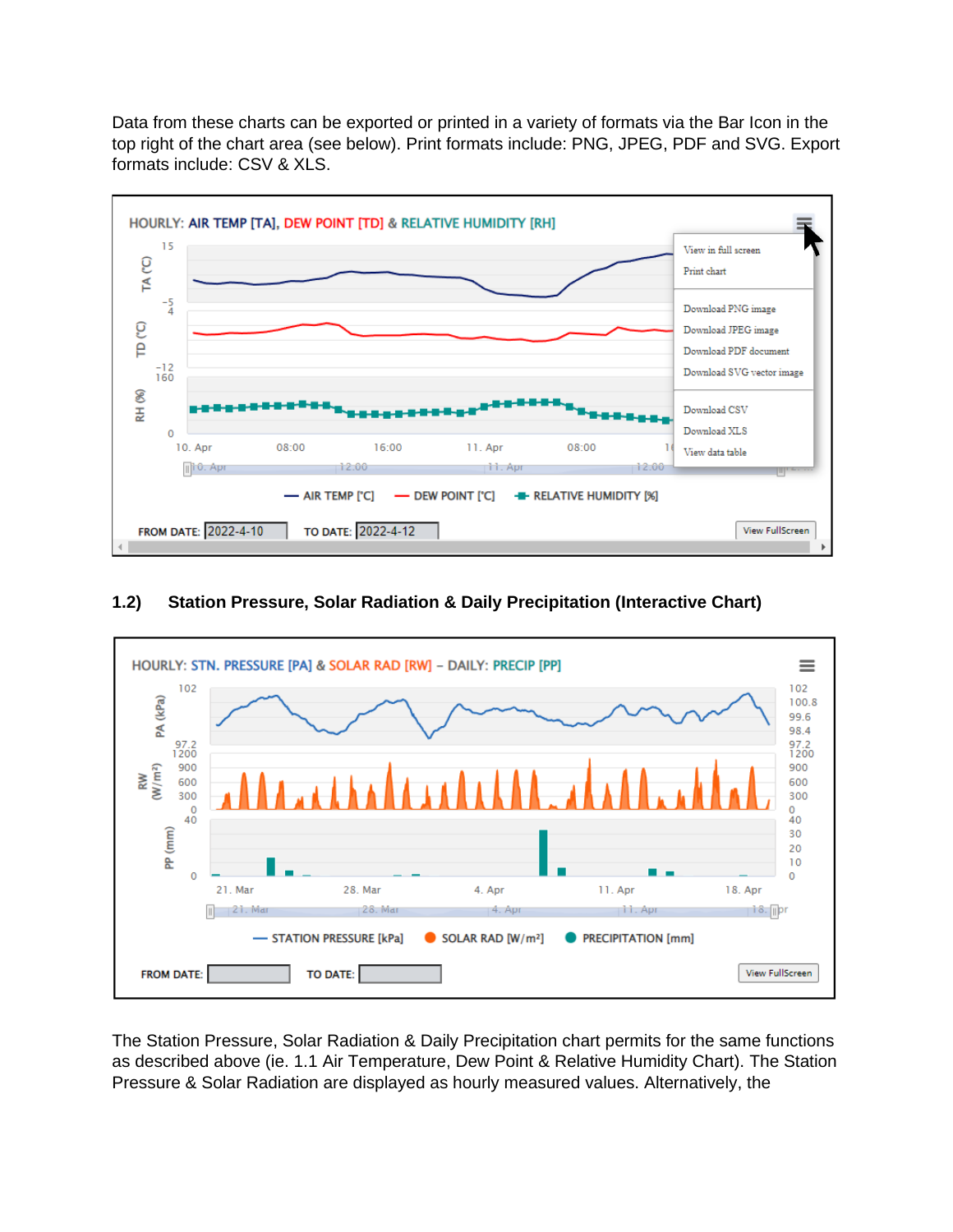precipitation is a daily accumulated total and does not reflect the current precipitation conditions. Please refer to the above noted module for further instructions.

## **1.3) Hourly (DAY-IN) & Daily (30-DAY) Summary Tables**

|                               |                                             |                        |                         |                             | DAILY (30-DAY)               | HOURLY (DAY-IN)       |  |  |  |  |  |  |
|-------------------------------|---------------------------------------------|------------------------|-------------------------|-----------------------------|------------------------------|-----------------------|--|--|--|--|--|--|
|                               | MANSFIELD WEATHER STATION - DAILY (30 DAYS) |                        |                         |                             |                              |                       |  |  |  |  |  |  |
| <b>DateTime</b>               | <b>MAX TEMP</b><br>(C)                      | <b>MIN TEMP</b><br>(C) | <b>MEAN TEMP</b><br>(C) | <b>TOTAL PRECIP</b><br>(mm) | <b>30-DAY PRECIP</b><br>(mm) | 90-DAY PRECIP<br>(mm) |  |  |  |  |  |  |
| 2022-03-20<br>00:00:00        | 6.9                                         | 2.1                    | 4.3                     | 2.05                        | 56.46                        | 142.58                |  |  |  |  |  |  |
| $2022 - 03 - 21$<br>00:00:00  | 6.3                                         | $-2.4$                 | 2.1                     | 0                           | 54.99                        | 142.05                |  |  |  |  |  |  |
| 2022-03-22<br>00:00:00        | 5.4                                         | $-4.1$                 | $-0.1$                  | 0                           | 54.99                        | 141.25                |  |  |  |  |  |  |
| $2022 - 03 - 23$<br>00:00:00  | 4.5                                         | $-3.1$                 | 0.8                     | 13.86                       | 68.85                        | 155.11                |  |  |  |  |  |  |
| $2022 - 03 - 24$<br>A A A A A | 10.3                                        | 0.6                    | 5.1                     | 4.57                        | 65.83                        | 159.68                |  |  |  |  |  |  |

The summary table module includes both hourly and daily summarized values for all available parameters. The hourly or daily output can be toggled via the buttons at the top right of the table (ie. DAILY 30-DAY or HOURLY DAY-IN).

The hourly output reflects all data from midnight of the current day to the most recent data value. The daily output is a summary of conditions over the previous 30-days (not including the current day).

Data from these tables can be exported to CSV format via the "Download CSV" button located at the bottom of the table range (The user must scroll down to the bottom of table to access this feature; see below).

| 2022-04-19<br>06:00:00       | 0.6 | $\mathbf 0$ | 95 | 0.94 | 11  | 99.37 | 7.1  |  |
|------------------------------|-----|-------------|----|------|-----|-------|------|--|
| $2022 - 04 - 19$<br>07:00:00 | 0.8 | $\mathbf 0$ | 94 | 1.04 | 33  | 99.25 | 10.9 |  |
| $2022 - 04 - 19$<br>08:00:00 | 0.7 | o           | 95 | 1.05 | 75  | 99.11 | 8.1  |  |
| $2022 - 04 - 19$<br>09:00:00 | 0.7 | $\circ$     | 95 | 1.55 | 118 | 98.99 | 6.9  |  |
| $2022 - 04 - 19$<br>10:00:00 | 1.4 | 0.5         | 93 | 0.26 | 205 | 98.89 | 9.7  |  |
| $2022 - 04 - 19$<br>11:00:00 | 2.3 | 0.9         | 90 |      | 235 | 98.81 | 10.3 |  |